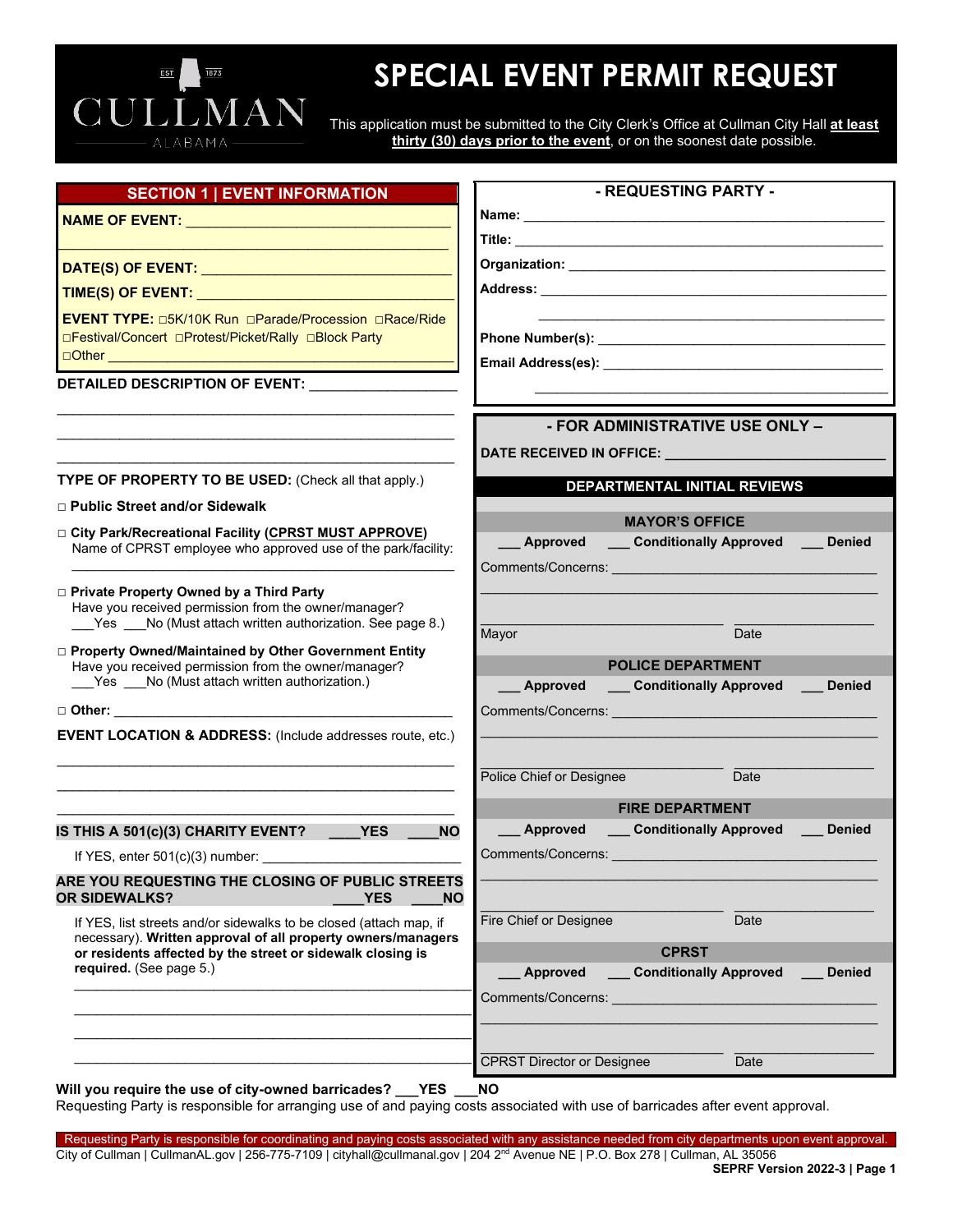#### Events involving amplified music, speaking, or other excessive noise as defined by the City of Cullman's noise ordinance shall conclude by 10PM, unless otherwise noted. Complaints will be investigated by the Police Department. If YES, describe: **WILL ALCOHOL BE SERVED DURING THIS EVENT? \_\_\_\_YES \_\_\_\_NO** Requesting Party shall be responsible for obtaining all necessary permits, licenses, and permissions. (Refer to page 4.) Events involving the serving of alcohol require a minimum of two (2) police officers on site at the expense of the event organizer. **WILL YOUR EVENT INCLUDE FOOD OR DRINK VENDORS? \_\_\_\_YES \_\_\_\_NO** Requesting Party shall be responsible for obtaining all necessary permits, licenses, and permissions. (Refer to page 4.) **WILL YOUR EVENT INCLUDE VENDORS OF CRAFTS OR OTHER ITEMS?** *WILL YOUR EVENT INCLUDE VES* Requesting Party shall be responsible for obtaining all necessary permits, licenses, and permissions. (Refer to page 4.) **ARE YOU REQUESTING POLICE SERVICES OR ARE POLICE SERVICES REQUIRED? \_\_\_\_YES \_\_\_\_NO If YES, how many? \_\_\_\_\_\_\_\_\_ (Police Chief has final discretion.) A MINIMUM OF 2 OFFICERS ARE REQUIRED IF ALCOHOL IS SERVED. POLICE CHIEF HAS FINAL DISCRETION ON WHETHER POLICE SERVICES ARE REQUIRED AND ON THE NUMBER OF OFFICERS. ARE YOU REQUESTING FIRE AND/OR EMT SERVICES? \_\_\_\_YES \_\_\_\_NO If YES, how many? \_\_\_\_\_\_\_\_\_ (Fire Chief has final discretion.) AMBULANCE TRANSPORT IS NOT INCLUDED. Requesting party is responsible for securing ambulance coverage, if desired. FIRE CHIEF HAS FINAL DISCRETION ON WHETHER FIRE/EMT SERVICES ARE REQUIRED AND ON THE NUMBER OF PERSONNEL. IT SHALL BE AT THE DISCRETION OF THE CITY OF CULLMAN TO DETERMINE WHETHER THE REQUESTING PARTY IS RESPONSIBLE FOR COSTS ASSOCIATED WITH POLICE AND/OR FIRE/EMT SERVICES AS REQUIRED BY THE CITY OR AS REQUESTED BY THE UNDERSIGNED REQUESTING PARTY. WILL YOUR EVENT INVOLVE THE USE OF PORTABLE TOILETS? \_\_\_\_YES \_\_\_\_NO** Requesting Party shall be responsible for obtaining all necessary permits, licenses, and permissions. (Refer to page 4.) **ANY ADDITIONAL COMMENTS, INFORMATION, OR REQUESTS? \_\_\_\_YES \_\_\_\_NO** If YES, please use this space:  $\mathcal{L}_\mathcal{L} = \{ \mathcal{L}_\mathcal{L} = \{ \mathcal{L}_\mathcal{L} = \{ \mathcal{L}_\mathcal{L} = \{ \mathcal{L}_\mathcal{L} = \{ \mathcal{L}_\mathcal{L} = \{ \mathcal{L}_\mathcal{L} = \{ \mathcal{L}_\mathcal{L} = \{ \mathcal{L}_\mathcal{L} = \{ \mathcal{L}_\mathcal{L} = \{ \mathcal{L}_\mathcal{L} = \{ \mathcal{L}_\mathcal{L} = \{ \mathcal{L}_\mathcal{L} = \{ \mathcal{L}_\mathcal{L} = \{ \mathcal{L}_\mathcal{$ \_\_\_\_\_\_\_\_\_\_\_\_\_\_\_\_\_\_\_\_\_\_\_\_\_\_\_\_\_\_\_\_\_\_\_\_\_\_\_\_\_\_\_\_\_\_\_\_\_\_\_\_\_\_\_\_\_\_\_\_\_\_\_\_\_\_\_\_\_\_\_\_\_\_\_\_\_\_\_\_\_\_\_\_\_\_\_\_\_\_\_\_\_\_\_\_\_\_\_\_\_\_\_\_\_ **OFF DUTY POLICE RATES PER HOUR \$30.00 | NORMAL RATE \$35.00 | RATE IF ALCOHOL IS SERVED - MINIMUM 4 HOURS - OFF DUTY FIRE/EMT RATES PER HOUR \$30.00 | NORMAL RATE \$35.00 | RATE IF ALCOHOL IS SERVED - MINIMUM 4 HOURS -**

**WILL YOUR EVENT INCLUDE AMPLIFIED MUSIC/SPEAKING OR OTHER EXCESSIVE NOISE? \_\_\_\_YES \_\_\_\_NO**

## **PROCEDURE FOR OBTAINING A SPECIAL EVENT PERMIT**

 $\ldots$  . The contribution of the contribution of the contribution of the contribution of the contribution of the contribution of the contribution of the contribution of the contribution of the contribution of the contribut  $\ldots$  . The contribution of the contribution of the contribution of the contribution of the contribution of the contribution of the contribution of the contribution of the contribution of the contribution of the contribut

Special Event Permits are issued to individuals or organizations planning to hold special events within the Cullman city limits. A special event is an event involving: The closing and/or use of public roads, sidewalks, parks & recreational facilities, or other public property within the Cullman city limits; amplified speaking/music or other types of excessive noise within the Cullman city limits, whether on public or private property. Other events may also fall under the category of "special event." If you are unsure whether your event qualifies as a "special event," contact the City Clerk's Office (see contacts page).

- 1. Completed, signed applications should be submitted to the City Clerk's office at least thirty (30) days prior to the event.
- 2. If you are requesting that a street or streets be closed for your event, you must submit written verification that all affected property owners are aware of and approve of the street closing (a form is attached to this application for that purpose).
- 3. The application will first be reviewed by the City Clerk's office to verify that the request is valid and that the application is complete.
- 4. The application will then undergo initial review by the Police Department, Fire Department, CPRST, and Mayor.
- 5. Following the departmental initial review, the request will be added to an upcoming City Council meeting agenda. Contact the City Clerk's office for the date and time of the City Council meeting at which your request will be considered.
- **6.** Once approved by the City Council, the permit/agreement will be issued by the Mayor. **NO EVENT IS CONSIDERED APPROVED UNTIL THE SPECIAL PERMIT/AGREEMENT IS SIGNED BY ALL PARTIES AND ISSUED BY THE MAYOR'S OFFICE.**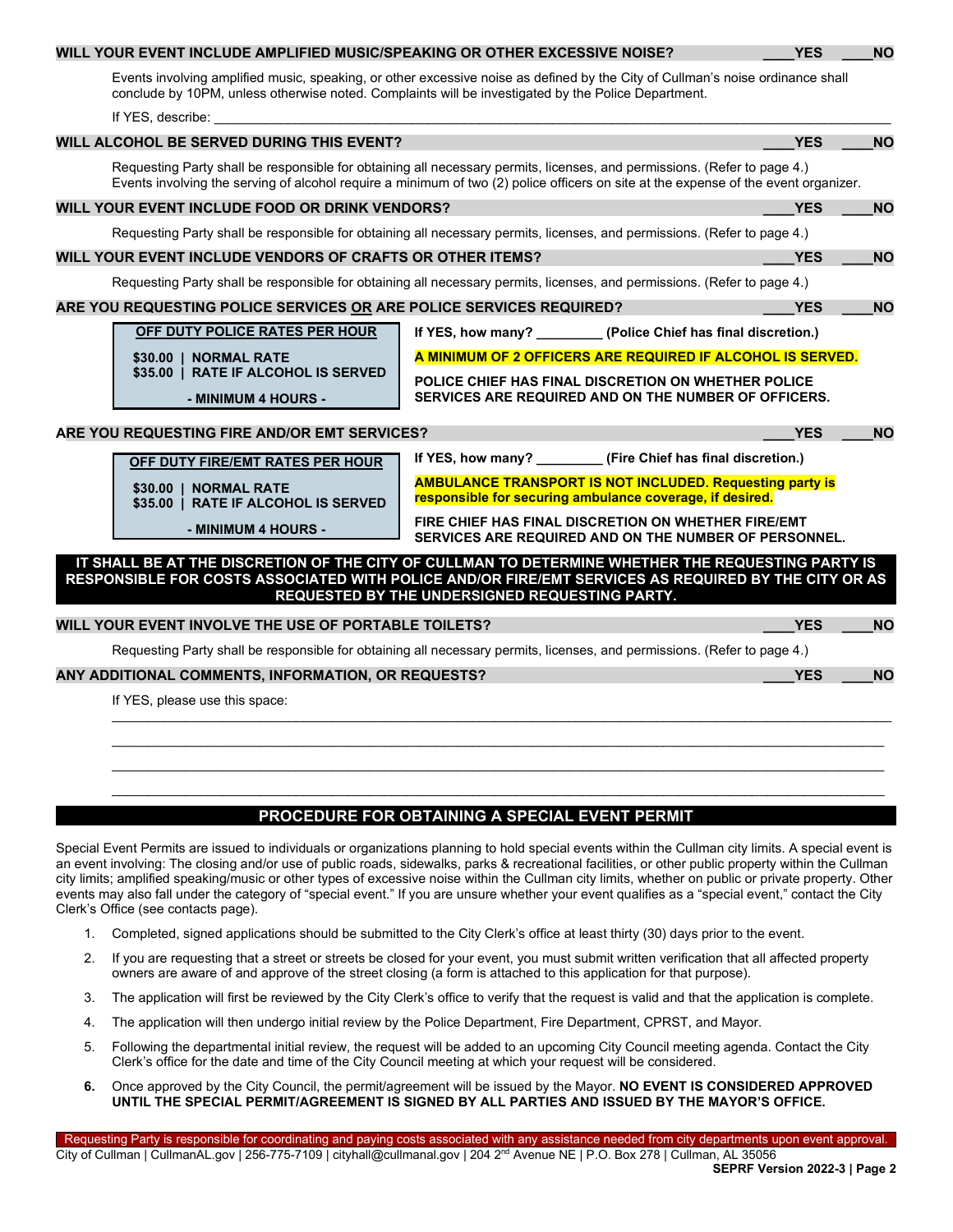#### **RULES & REGULATIONS REGARDING SPECIAL EVENTS**

- All City of Cullman parks and recreational facilities are under the management of CPRST (Cullman Parks, Recreation & Sports Tourism). Events planned for CPRST parks or facilities must be coordinated through CPRST (refer to contacts page).
- Events involving the sale and/or consumption of alcohol beverages require additional permits and/or licenses from the City Clerk's office (refer to contacts page).
- Events involving the use of vendors require additional permits and/or licenses from the City Clerk's Office (refer to contacts page).
- Events involving excessive or amplified music shall conclude no later than 10PM, unless another time is approved by the City Council.
- If assistance is needed from a city department or agency, it must be coordinated by the Requesting Party (refer to contacts page).
- Requesting Party shall be responsible for any costs incurred for city assistance (i.e., police or fire/EMT services, barricades, etc.), unless otherwise noted.
- **NO EVENT IS CONSIDERED TO BE APPROVED UNTIL THE SPECIAL EVENT PERMIT/AGREEMTN IS SIGNED BY ALL PARTIES AND ISSUED BY THE MAYOR'S OFFICE.**

#### **RIGHTS RESERVED BY THE CITY OF CULLMAN**

**The City of Cullman reserves the right to:**

- **Intervene if traffic, safety, excessive noise complaints, or other issues/disturbances occur and take appropriate measures to resolve these issues up to and including the revocation of any Special Event Permit issued.**
- **Revoke the Special Event Permit should the Requesting Party (or agents thereof) fail to abide by any of the special event rules, regulations, or agreements.**
- **Suspend or revoke any Special Event Permit should circumstances beyond either party's control change significantly enough to warrant said suspension or revocation.**

#### **REQUESTING PARTY ACKNOWLEDGEMENT & SIGNATURE**

**BY SIGNING THIS SPECIAL EVENT PERMIT REQUEST FORM, YOU HEREBY ACKNOWLEDGE:**

- **1. That you have read and completely understand the procedure for requesting a Special Event Permit, the rules and regulations regarding special events, and the rights reserved by the City of Cullman.**
- **2. That you understand and agree to abide by the afore-mentioned procedure, rules, and regulations as well as all other rules, regulations, and laws that are applicable to your event.**
- **3. That you understand that it is your responsibility to contact the appropriate department(s) to coordinate any assistance that may be needed and that you agree to pay any costs that may be associated with any departmental assistance that is requested by you or required by the City of Cullman.**
- **4. That you understand that it is your responsibility to contact the appropriate department(s) to ensure that any other applicable permits, licenses, or permissions are obtained and that failure to do so will result in the revocation of any Special Event Permit issued.**
- **5. That you understand that submitting this Special Event Permit Request Form is not a guarantee that your request will be approved.**

 $\bot$  , and the set of the set of the set of the set of the set of the set of the set of the set of the set of the set of the set of the set of the set of the set of the set of the set of the set of the set of the set of t

 $\_$  , and the set of the set of the set of the set of the set of the set of the set of the set of the set of the set of the set of the set of the set of the set of the set of the set of the set of the set of the set of th

**6. That this application is complete and that the information contained herein is true and correct to the best of your knowledge.**

Signature of Requesting Party **Date** 

\_\_\_\_\_\_\_\_\_\_\_\_\_\_\_\_\_\_\_\_\_\_\_\_\_\_\_\_\_\_\_\_\_\_\_\_\_\_\_\_\_\_\_\_\_\_\_\_\_\_\_\_\_\_\_\_\_\_\_\_\_\_\_\_\_\_ \_\_\_\_\_\_\_\_\_\_\_\_\_\_\_\_\_\_\_\_\_\_\_\_\_\_\_\_\_\_\_\_\_\_\_\_\_\_\_\_\_\_\_\_\_ Printed Name Title (if applicable)

Business or Organization Name (if applicable)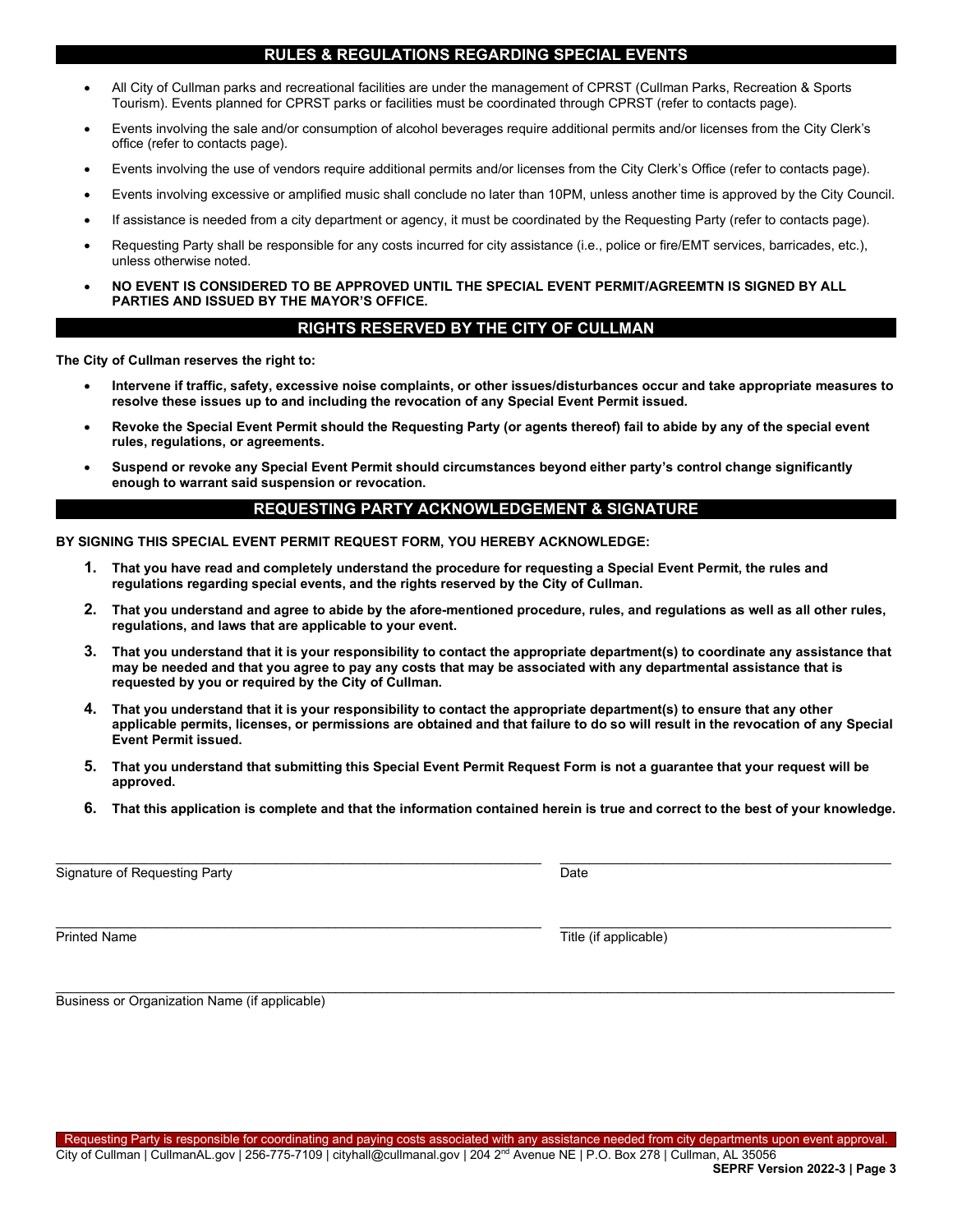## **- CONTACTS -**

**You may be required to contact a department or agency in regard to your permit. It is the responsibility of the requesting party to ensure that all applicable permits and licenses are obtained and to coordinate assistance through the appropriate department(s).** 

**COSTS MAY BE INCURRED FOR SOME SERVICES FOR WHICH REQUESTING PARTY SHALL BE RESPONSIBLE.**

**IF YOU'RE UNSURE ABOUT WHAT PERMITS/LICENSES/PERMISSIONS ARE REQUIRED, CONTACT THE CITY CLERK'S OFFICE.**

#### **CULLMAN CITY HALL**

**(256) 775-7109 | cityhall@cullmanal.gov**

#### **CITY CLERK'S OFFICE**

Cullman City Hall 204 2nd Avenue NE Cullman, AL 35055 (256) 775-7109 pleslie@cullmanal.gov or wmoore@cullmanal.gov cullmanal.gov/depts/admin

#### **LEGAL OFFICE**

Cullman City Hall 204 2nd Avenue NE Cullman, AL 35055 (256) 775-7105 lsatterfield@cullmanal.gov

#### **CITY PARKS, RECREATION, SPORTS TOURISM (CPRST)**

703 2nd Avenue NE Cullman, AL 35055 256-734-9157 info@cullmanrecreation.org www.cullmanrecreation.org

#### **CULLMAN FIRE RESCUE**

1920 Butler Street NW Cullman, AL 35055 (256) 775-7186 cullmanal.gov/depts/fire/

#### **CULLMAN COUNTY HEALTH DEPARTMENT**

601 Logan Avenue SW Cullman, AL 35055 (256) 734-1030 www.alabamapublichealth.gov/cullman

#### **MAYOR'S OFFICE**

Cullman City Hall 204 2nd Avenue NE Cullman, AL 35055 (256) 775-7102 lwest@cullmanal.gov cullmanal.gov/government/mayor

#### **COUNCIL MEETING INFORMATION**

Meetings are normally held on the second and fourth Monday each month at 7PM in the City Hall auditorium (unless otherwise announced). Meeting notices, agendas, and minutes can be found at cullmanal.gov/government/city-council/council-minutes.

#### **CULLMAN POLICE DEPARTMENT**

601 2nd Avenue NE Cullman, AL 35055 (256) 734-1434 cullmanal.gov/depts/cpd/

#### **CITY STREET DEPARTMENT**

69 Mitchell Road NE Cullman, AL 35055 (256) 775-8441 cullmanal.gov/depts/streetdept

#### **ALABAMA DEPT. OF TRANSPORTATION**

23445 U.S. Highway 431 Guntersville, AL 35976-0550 256-582-2254/800-819-7418 aldotinfo@dot.state.al.us www.dot.state.al.us

#### **www.CullmanAL.gov**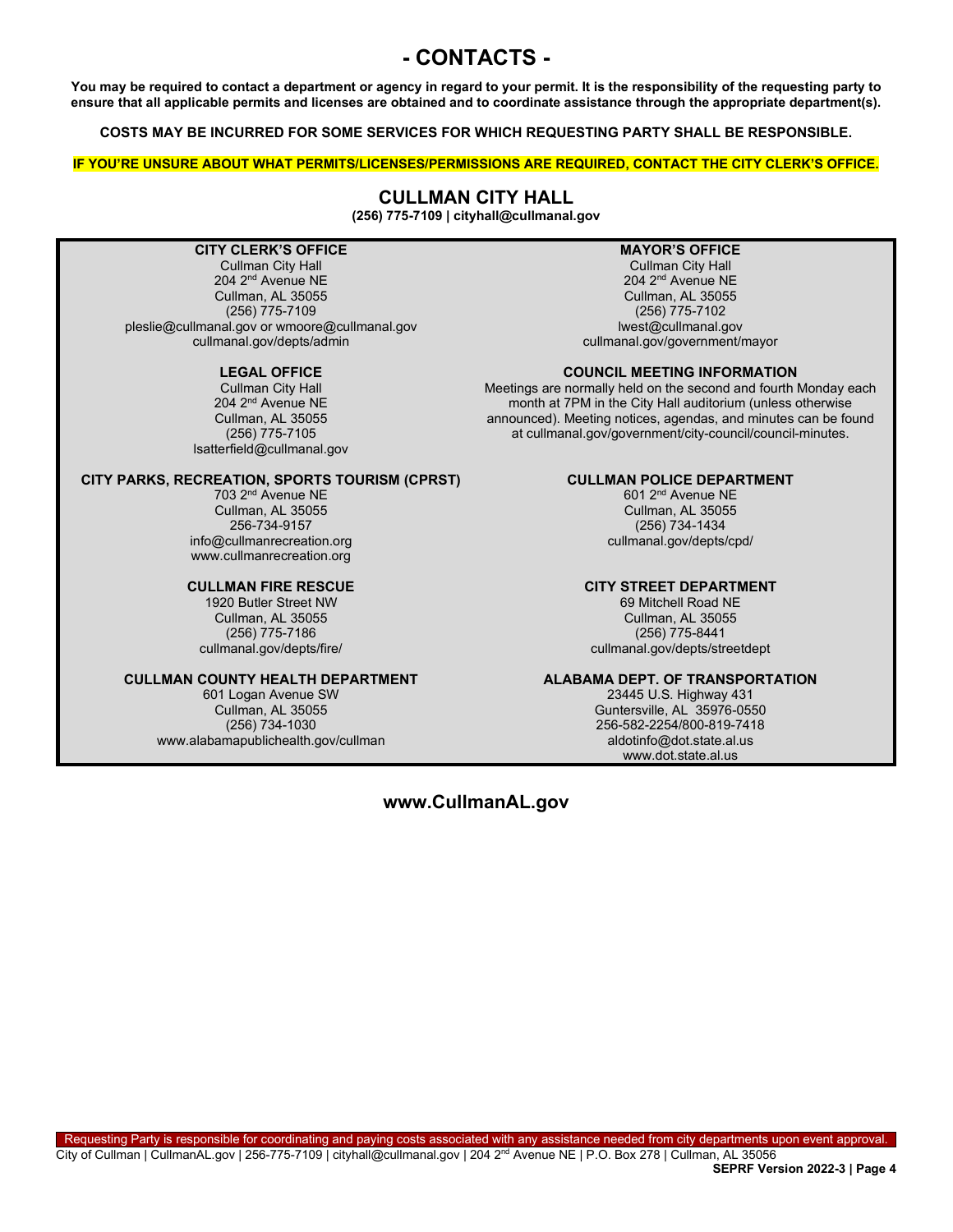## **STREET CLOSING APPROVAL FOR SPECIAL EVENT**

**(Complete only if you are requesting the CLOSING of a street or streets for your event.)**

## **STREET(S)/SIDEWALK(S) REQUESTING TO CLOSE FOR EVENT:** \_\_\_\_\_\_\_\_\_\_\_\_\_\_\_\_\_\_\_\_\_\_\_\_\_\_\_\_\_\_\_\_\_\_\_\_\_\_\_\_\_\_\_\_\_ \_\_\_\_\_\_\_\_\_\_\_\_\_\_\_\_\_\_\_\_\_\_\_\_\_\_\_\_\_\_\_\_\_\_\_\_\_\_\_\_\_\_\_\_\_\_\_\_\_\_\_\_\_\_\_\_\_\_\_\_\_\_\_\_\_\_\_\_\_\_\_\_\_\_\_\_\_\_\_\_\_\_\_\_\_\_\_\_\_\_\_\_\_\_\_\_\_\_\_\_\_\_\_\_\_\_\_ Requesting Party: \_\_\_\_\_\_\_\_\_\_\_\_\_\_\_\_\_\_\_\_\_\_\_\_\_\_\_\_\_\_\_\_\_\_\_\_\_\_\_\_\_\_\_\_\_\_\_\_\_\_\_\_ Phone: \_\_\_\_\_\_\_\_\_\_\_\_\_\_\_\_\_\_\_\_\_\_\_\_\_\_\_\_\_\_\_\_\_ Address: Email: 2002. 2003. 2004. 2004. 2006. 2006. 2007. 2008. 2009. 2008. 2009. 2009. 2009. 2009. 2009. 2009 Date(s) of Street Closing: example of Street Closing: example of Street Closing:

Name/Description of Event: \_\_\_\_\_\_\_\_\_\_\_\_\_\_\_\_\_\_\_\_\_\_\_\_\_\_\_\_\_\_\_\_\_\_\_\_\_\_\_\_\_\_\_\_\_\_\_\_\_\_\_\_\_\_\_\_\_\_\_\_\_\_\_\_\_\_\_\_\_\_\_\_\_\_\_\_\_\_\_\_\_\_\_\_\_

#### **AUTHORIZED SIGNATURE(S) OF PROPERTY OR BUSINESS OWNER(S)/MANAGER(S) MUST BE COLLECTED TO SHOW APPROVAL OF STREET CLOSURE (you may use additional pages, if necessary, or your own form):**

| Signature                     |               | <b>Printed Name</b>     | Title                          |            |           |
|-------------------------------|---------------|-------------------------|--------------------------------|------------|-----------|
| Business Name (if applicable) |               | <b>Business Address</b> |                                |            |           |
| Phone Number                  | Email Address |                         | <b>APPROVE CLOSING? __ YES</b> |            | <b>NO</b> |
| Signature                     |               | <b>Printed Name</b>     | Title                          |            |           |
| Business Name (if applicable) |               | <b>Business Address</b> |                                |            |           |
| Phone Number                  | Email Address |                         | <b>APPROVE CLOSING? __ YES</b> |            | <b>NO</b> |
| Signature                     |               | Printed Name            | Title                          |            |           |
| Business Name (if applicable) |               | <b>Business Address</b> |                                |            |           |
| Phone Number                  | Email Address |                         | <b>APPROVE CLOSING? YES</b>    |            | <b>NO</b> |
| Signature                     |               | Printed Name            | Title                          |            |           |
| Business Name (if applicable) |               | <b>Business Address</b> |                                |            |           |
| Phone Number                  | Email Address |                         | <b>APPROVE CLOSING?</b>        | <b>YES</b> | <b>NO</b> |
| Signature                     |               | Printed Name            | Title                          |            |           |
| Business Name (if applicable) |               | <b>Business Address</b> |                                |            |           |
| Phone Number                  | Email Address |                         | <b>APPROVE CLOSING? YES</b>    |            | <b>NO</b> |